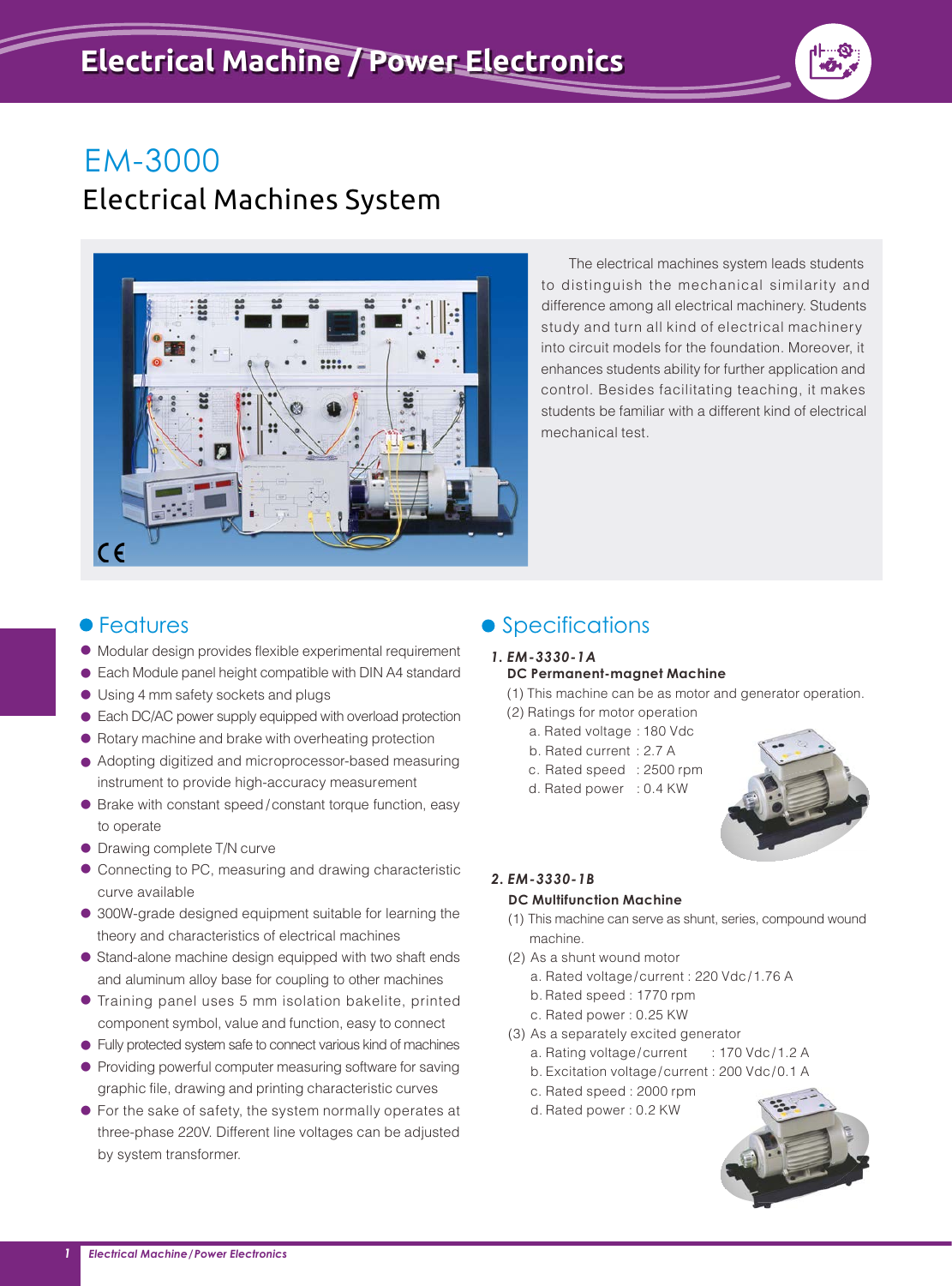

#### *3. EM-3330-1C*

#### *Single-phase Induction Motor*

- (1) With starting and operating capacitors Rated voltage : 220 Vac, 50/60 Hz
- (2) Ratings
	- a. Rated current : 2.37 A
	- b. Rated speed : 1430 rpm(50Hz); 1680 rpm(60Hz)
	- c. Rated power : 0.3 KW
	- d. Power factor : 0.89
	- e. Starting capacitor : 75  $\mu$  F
	- f. Operating capacitor:  $12 \mu F$



### *4. EM-3330-1D*

#### *DC Shunt Wound Machine*

- (1) This machine can be used for motor and generator operation
- (2) Ratings for motor operation
	- a. Rated voltage/current : 220 Vdc/1.65 A
	- b. Rated speed : 1800 rpm
	- c. Rated power : 0.25 KW



#### *5. EM-3330-1E*

#### *DC Series Wound Machine*

- (1) This machine can be used for motor and generator operation
- (2) Ratings for motor operation
	- a. Rated voltage/current : 220 Vdc/1.65 A
	- b. Rated speed : 1800 rpm
	- c. Rated power : 0.25 KW



#### *6. EM-3330-1F*

#### *DC Compound Wound Machine*

- (1) This machine can serve as motor and generator operation
- (2) Ratings for motor operation
	- a. Rated voltage/current : 220 Vdc/1.65 A
	- b. Rated speed : 1800 rpm
	- c. Rated power : 0.25 KW



## *7. EM-3330-3A*

#### *Three-phase Salient Pole Synchronous Machine*

- (1) This machine can be used for motor and generator operation
- (2) Ratings for motor operation
	- a. Rated voltage/current : △ 220 Vac/1.17 A
	- b. Excitation voltage : 60 Vdc(50 Hz) ; 55 Vdc(60 Hz)
	- c. Rated speed : 1500 rpm(50 Hz) ; 1800 rpm(60 Hz)
	- d. Rated power : 0.3 KW
	- e. Power factor : 1.0
- (3) Ratings for generator operation
	- a. Rated voltage/current :  $\triangle$  220 Vac/0.8 A
	- b. Excitation voltage : 90Vdc(50Hz) ; 66Vdc(60Hz)
	- c. Rated speed : 1500 rpm(50 Hz) ; 1800 rpm(60 Hz)
	- d. Rated power : 0.3 KW
	- e. Power factor : 1.0



#### *8. EM-3330-3B*

#### *Three-phase Rotor Winding Motor*

- (1) Rated voltage :  $\wedge$  220 Vac, 50/60 Hz
- (2) Rated current : 2.0 A
- (3) Rated speed : ; 1410 rpm(50 Hz) 1630 rpm(60 Hz)
- (4) Rated power : 0.35 KW
- (5) Power factor : 0.7



#### *9. EM-3330-3C*

#### *Three-phase Squirrel-Cage Motor*

- (1) Rated voltage :  $\triangle$  220 Vac, 50/60 Hz
- (2) Rated current : 1.4 A
- (3) Rated speed : ; 1420 rpm(50 Hz) 1670 rpm(60 Hz)
- (4) Rated power : 0.3 KW
- (5) Power factor : 0.82

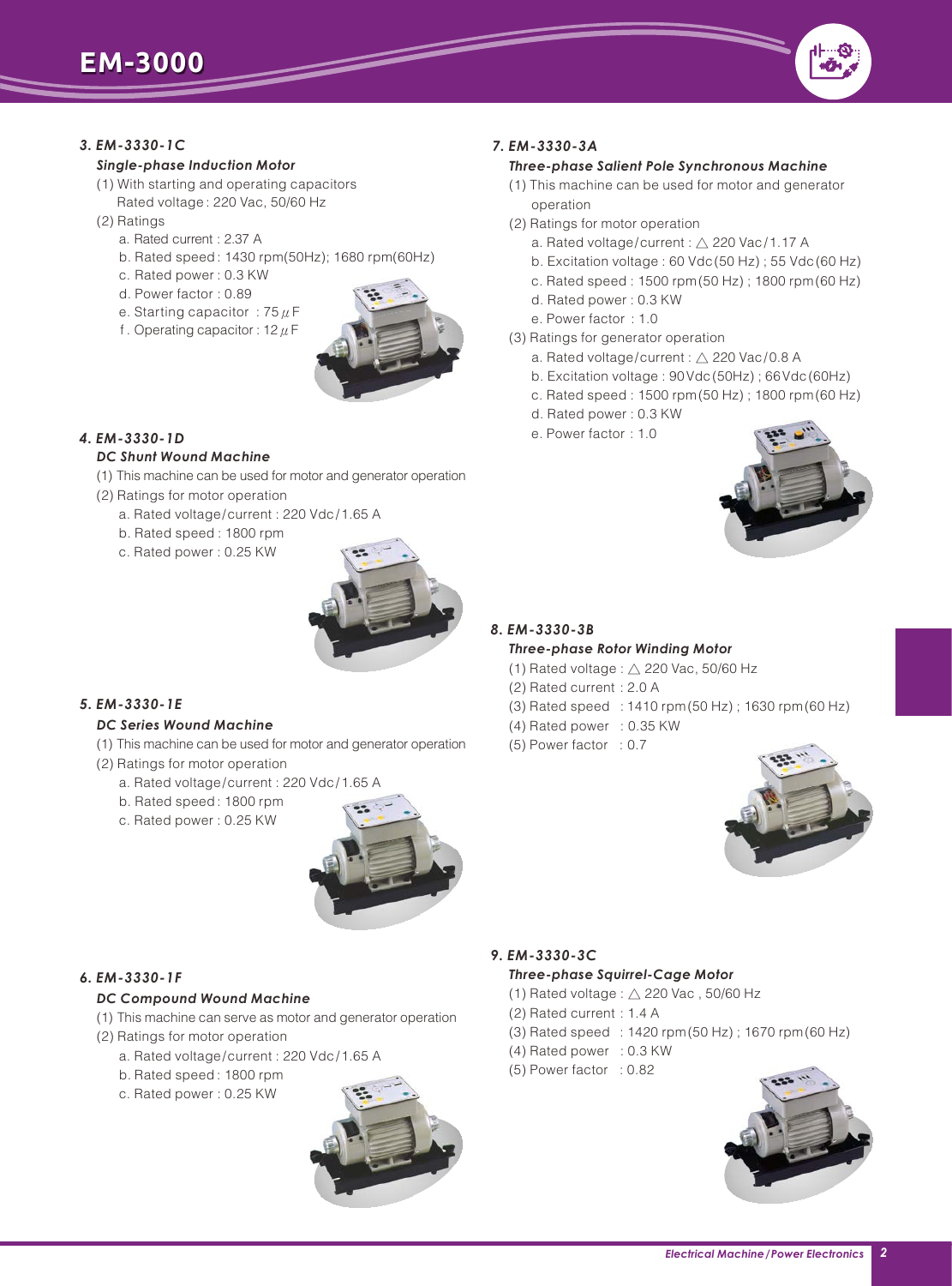#### *10. EM-3320-1C*

# *Magnetic Powder Brake Unit*

- (1) Power supply : 110/220Vac
- (2) Type: Forced air-cooling magnetic powder brake
- (3) Braking torque : 0.999 kg-m (9.999 N-m) max.
- (4) Speed sensing : Photoelectric type, 60 pulses/rev. (5) Torque sensing: Strain-gauge torque transducer,
- torsion bar
- (6) Temperature sensing : Thermal switch
- (7) Base unit : Integral, aluminum alloy
- (8) Connecting to controller via the dedicated cable
- (9) Cooling fan : 12Vdc/0.29 A
- (10) Analog DC outputs :
	- a. Torque output (1 V/1 kg-m)
	- b. Speed output (1 V/1000 rpm)
	- c. Power output (1 V/1 KW)

# *11. EM-3320-1N*

- *Brake Controller*
- (1) Power Supply : 110/220Vac
- (2) Connecting to magnetic powder brake unit via dedicated cable
- (3) 4-digit 7-segment LED Display : 2 sets
	- a. Display speed (S), torque (T) and power (P) of the motor under test
	- b. Display control voltage (V) and current (I) applied to magnetic powder brake unit
- (4) LCD character display (20x2)&Buttons for command control of entry and display
- (5) LCD graphic display (128x64)
- Graphically display characteristics of brake and motor (6) Display range :
	- a. Torque : 0 ~ 0.999 kg-m or 0 ~ 9.999 N-m
	- b. Speed : 0 ~ 9999 rpm
	- c. Power : 0 ~ 9.999 KW
	- d. Voltage:  $0 \sim 24$  V
	- e. Current : 0 ~ 0.999 A
- (7) Control model :
	- a. Open-loop control mode Manual on loading and unloading power, brake automatic loading and unloading power, brake selectable initial power Wi and max power Wm :  $0 \sim 0.999$  kg-m Selectable loading time : 1 ~ 15 sec
	- b. Closed-loop control mode Constant-torque mode
- Constant-speed mode (8) Fault detection and indication
- a. MAIN indicator for controller fault
	- b. BRAKE indicator for brake fault
	- c. MOTOR indicator for motor fault
- (9) Communicating with PC through RS-232 (Standard) or RS-485 (Option) port
- (10) Dedicated hardware and software allow processing and displaying data on PC such as full-screen displaying, tracing, recording, printing motor speed, motor torque, motor power, brake voltage and brake current.



#### *12. EM-3310-1A*

#### *DC Power Supply Module*

- (1) Modular design
- (2) Working voltage : 3ø 220 Vac, 50/60 Hz
- (3) Fixed output voltage : 200 Vdc/6 A max.
- (4) Adjustable output voltage :  $0 \sim 240$  Vdc/10 A max.
- (5) With current limiting and start functions
- (6) Fuse protection
- (7) Terminals : 4mm safety sockets



# *13. EM-3310-1C*

#### *Synchronous Machine Exciter Module*

- (1) Modular design
- (2) Working voltage : 220 Vac, 50/60 Hz
- (3) Output voltage : AC 0 ~ 220 V/0.8 A
	- $0 \sim 120 \text{ V} / 1.6 \text{ A}$
	- $0 \sim 40 V/2.5 A$
	- $DC 0 ~$  ~ 195 V/0.8 A
		- $0 \sim 105$  V/1.6 A
		- $0 \sim 33 \text{ V} / 2.5 \text{ A}$
- (4) Terminals : 4 mm safety socket

#### *14. EM-3310-1D*

#### *AC / DC Power Supply*

- (1) Bench-top design
- (2) Working voltage : 3ø 220 Vac, 50/60 Hz
- (3) Output voltage : 3ø 0 ~ 260 V/5 A DC 0 ~ 230 V/5 A
- (4) Fuse protection
- (5) Terminals : 4 mm safety sockets



#### *15. EM-3310-1E*

### *Three-phase Power Supply Module*

- (1) Modular design
- (2) Overcurrent/leakage protection switch
- (3) Start and emergency power off buttons
- (4) Working voltage : 3ø 220 Vac, 50/60 Hz
- (5) Rated output : 3ø 220 Vac/10 A
- (6) Fuse protection
- (7) Terminals : 4mm safety sockets
- (8) Temperature indicator



EM-3320-1A (Magnetic Powder Brake Unit) is replaced by EM-3320-1C (Magnetic Powder Brake Unit), and EM-3310-1B (Three-phase Power Supply Module) is replaced by EM-3310-1E (Three-phase Power Supply Module). It is not acceptable to mix and match the old version with the new version.

In other words, EM-3320-1C (Magnetic Powder Brake Unit) + EM-3310-1E (Three-phase Power Supply Module) must be grouped together, EM-3320-1A (Magnetic Powder Brake Unit) + EM-3310-1B (Three-phase Power Supply Module) was the right match.

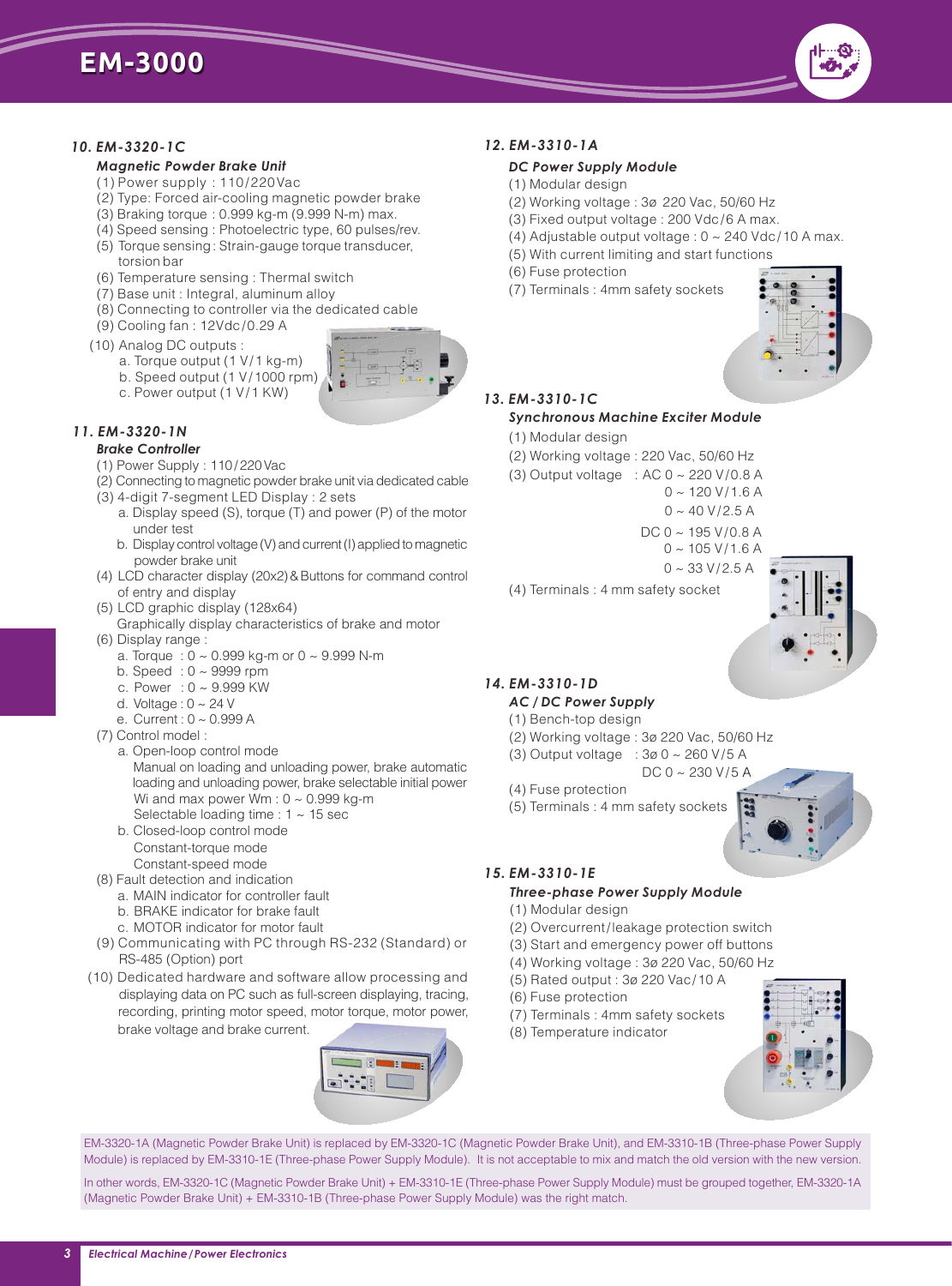### *16. EM-3310-2A*

*3-P Current Limit Protection Switch Module*

- (1) Modular design
- (2) Switch load : 400 Vac /10 A
- (3) Current setting range :  $2.5 \sim 4.0$  A (Adjustable current limit)
- (4) Terminals : 4 mm safety sockets



 $\overline{\phantom{a}}$ 

#### *17. EM-3310-2B*

#### *Four-pole Switch Module*

- (1) Modular design
- (2) Switch load : 400 Vac/15 A
- (3) Terminals : 4 mm safety sockets



#### *18. EM-3310-2C*

#### *Reversing Switch Module*

- (1) Modular design
- (2) Switch load : 400 Vac/10 A
- (3) Switch positions : FOR STOP REV
- (4) Terminals : 4 mm safety sockets



# *19. EM-3310-2D*

#### *Y /* △*Starting Switch Module*

- (1) Modular design
- (2) Switch load : 400 Vac/15 A
- (3) Switch positions :  $0 1 2 (0 Y \wedge)$
- (4) Terminals : 4 mm safety sockets



# *20. EM-3310-4A*

# *DC Machine Starter*

- (1) Modular design
- (2) Resistance : 47Ω circular rheostat, adjustable
- (3) Current : 1.4 A
- (4) Rated power : 100 W
- (5) Fuse protection
- (6) Terminals : 4 mm safety sockets

# *21. EM-3310-4B*

#### *DC Motor Field Regulator*

- (1) Modular design
- (2) Resistance : 2.2 KΩ circular rheostat, adjustable
- (3) Current : 150 mA
- (4) Rated power : 50 W
- (5) Fuse protection
- (6) Terminals : 4 mm safety sockets



# *22. EM-3310-4D*

#### *DC Generator Field Regulator*

- (1) Modular design
- (2) Resistance : 2.2 KΩ circular rheostat, adjustable
- (3) Current : 150 mA
- (4) Rated power : 50 W
- (5) Fuse protection
- (6) Terminals : 4 mm safety sockets



#### *23. EM-3310-4E*

#### *Winding Machine Starter*

- (1) Modular design
- (2) Control three-phase motor starting
- (3) Starting impedance : 5 steps, 3 resistors,
- $0 \sim 1.65 \Omega$  each
- (4) Rated current : 3A
- (5) Terminals : 4 mm safety sockets



#### *24. EM-3310-4F*

#### *Reactive Compensator*

- (1) Modular design
- (2) Capacitors :  $2 \mu$  F/450 V x 3
- 3μF/450 V x 3
- (3) Terminals : 4 mm safety sockets



#### *25. EM-3310-4H DC Generator Load Resistor*

- (1) Modular design
- (2) Resistor : 1 KΩ circular rheostat, adjustable
- (3) Rated power : 300 W
- (4) Fuse protection
- (5) Terminals : 4 mm safety sockets



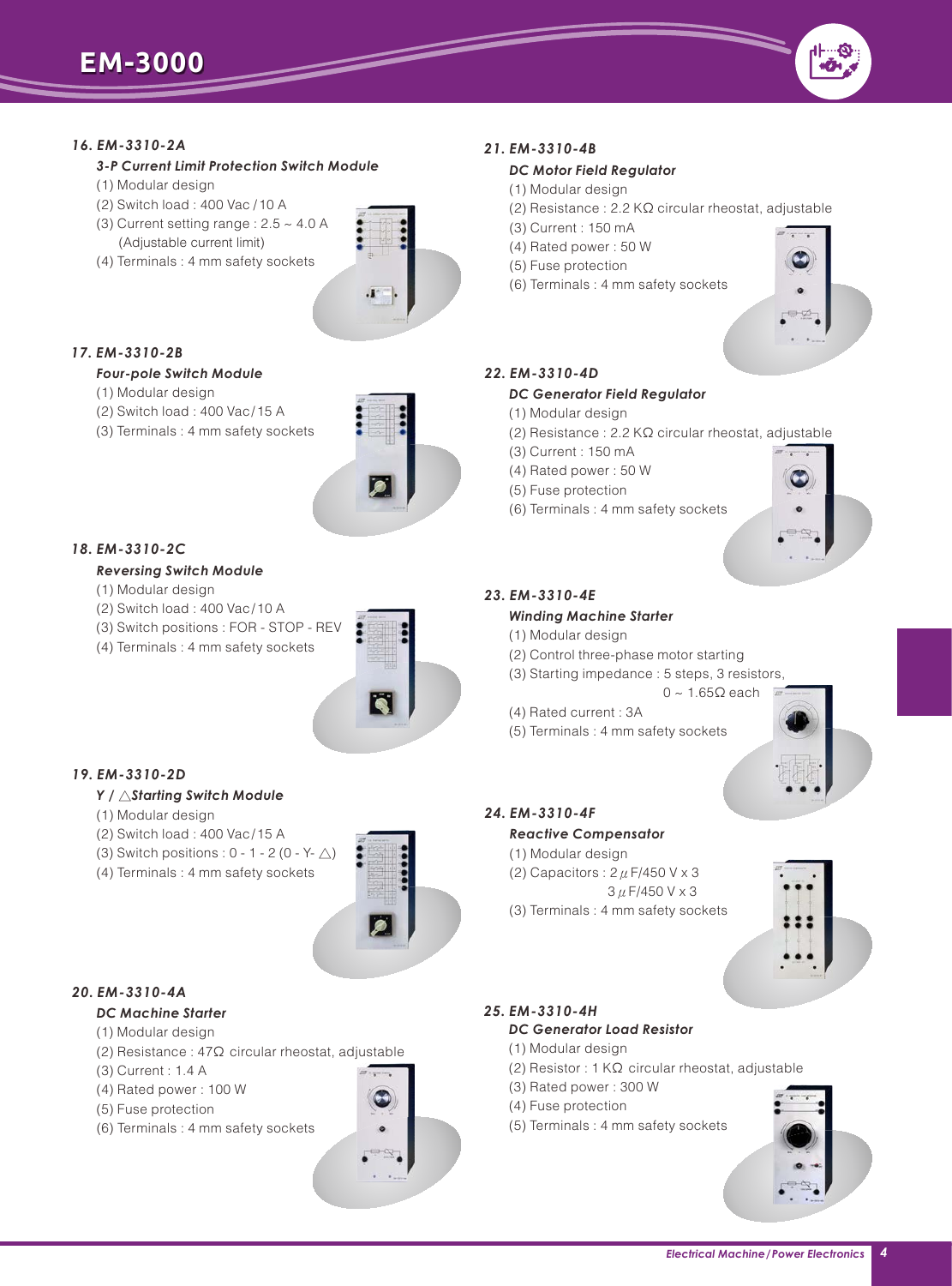

#### *26. EM-3310-4R*

#### *Resistive Load*

- (1) Modular design
- (2) Load resistors : 3 resistors (Y connection), 6 steps, 920 $\Omega$  each step
- (3) Rated voltage : 220 V
- (4) Fuse protection
- (5) Terminals : 4 mm safety sockets



### *27. EM-3310-4C*

#### *Capacitive Load*

#### (1) Modular design

- (2) Load capacitors : 3 capacitors (Y connection), 6 steps, 2.5  $\mu$  F each step
- (3) Rated voltage : 220 V
- (4) Fuse protection
- (5) Terminals : 4 mm safety sockets



# *28. EM-3310-4L*

#### *Inductive Load*

- (1) Modular design
- (2) Load inductors : 3 inductors (Y connection), 6 steps, 1.7 H each step
- (3) Rated voltage : 220 V
- (4) Fuse protection
- (5) Terminals : 4 mm safety sockets



# *29. EM-3310-5B*

#### *Fuse Set*

- (1) Modular design
- (2) 4 D-Type fuses, 6A/500V
- (3) Terminals : 4 mm safety sockets



# *30. EM-3310-3A*

# *Digital DCA Meter*

- (1) Modular design
- (2) Measurement range : DC 0 ~10 A (3) Display : 3 ½ digits 14.2 mm LED
- (4) Accuracy:  $\pm$  0.2%  $\pm$ 1 digit
- (5) Resolution : 0.01 A
- (6) Input Impedance : 0.1 Ω
- (7) Power source : 220 Vac, 50/60Hz
- (8) Terminals : 4 mm safety sockets

# *31. EM-3310-3B*

# *Digital DCV Meter*

- (1) Modular design
- (2) Measurement range: 0 ~ 600 Vdc
- (3) Display : 3 ½ digits 14.2 mm LED
- (4)  $\text{Accuracy : } \pm 0.2\% \pm 1 \text{ digit}$
- (5) Resolution : 1 V
- (6) Input impedance : 1MΩ
- (7) Power source:220 Vac, 50/60Hz
- (8) Terminals : 4 mm safety sockets



#### *32. EM-3310-3C Digital ACA Meter*

#### (1) Modular design

- (2) Measurement range : AC 0 ~ 10 A
- (3) Display : 3 ½ digits 14.2 mm LED
- (4) Accuracy :  $\pm$  0.3%  $\pm$  1 digit
- (5) Resolution : 0.01 A
- (6) Input impedance : 0.1Ω
- (7) Power source:220 Vac, 50/60Hz
- (8) Terminals : 4 mm safety sockets



# *33. EM-3310-3D*

- *Digital ACV Meter*
- (1) Modular design
- (2) Measurement range : 0 ~ 600 Vac
- (3) Display : 3 ½ digits 14.2 mm LED
- (4) Accuracy:  $\pm$  0.2%  $\pm$ 1 digit
- (5) Resolution : 1 V
- (6) Input impedance : 1MΩ
- (7) Power source : 220Vac, 50/60Hz
- (8) Terminals : 4 mm safety sockets



# *34. EM-3310-3E*

#### *Digital Three-phase Watt Meter*

- (1) Modular design
- (2) Power : single-/three-phase, 0 ~ 2 KW (240 V/5 A)
- 
- (3) Display : 4 ½ digits 14.2 mm LED
- $(4)$  Accuracy :  $\pm$  0.3%  $\pm$  3 digit (5) Resolution : 0.1 W
- (6) Power source : 220Vac, 50/60 Hz
- (7) Terminals : 4 mm safety sockets



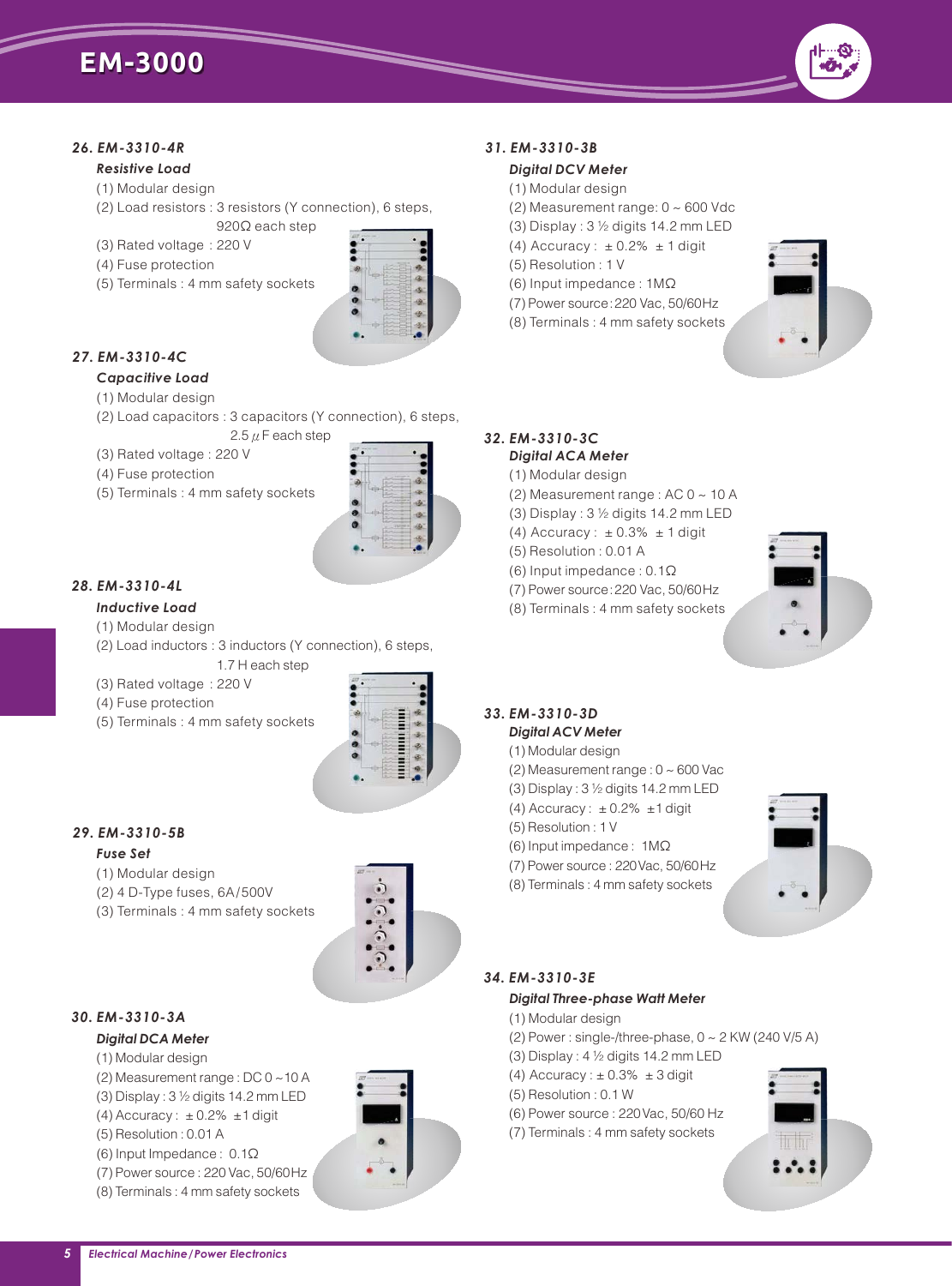

#### *35. EM-3310-3F*

#### *Digital Power Factor Meter*

- (1) Modular design
- (2) Measurement range : -0.50 ~ 1.00 ~ +0.50 (240 V/ 5 A)
- (3) Display : 3 ½ digits 14.2 mm LED
- (4) Accuracy :  $\pm$  1%  $\,\pm$  1 digit
- (5) Resolution : 0.01 V
- (6) Power source : 220Vac, 50/60Hz
- (7) Terminals : 4 mm safety sockets



 $\overline{\phantom{a}}$ 

## *38. EM-3340-1A*

#### *Single-phase Transformer Unit*

- (1) Input voltage : 0~110~190~220 Vac
- (2) Output voltage :
	- $0 12 24V/5A$ 
		- $0 \sim 110 \sim 190 \sim 220 V / 1A$



# *36. EM-3310-3G*

# *Digital RPM Meter*

- (1) Modular design
- (2) Display : 5 digits
- (3) Measurement range :  $0 \sim 99999$  rpm
- (4)  $\text{Accuracy}: \pm 0.1\% \pm 1 \text{ digit}$
- (5) Power source : 220Vac, 50/60Hz



# *39. EM-3340-3A*

- *Three-phase Transformer Unit*
- (1) Rated power : 250 VA
- (2) Input voltage : 3ø 220 Vac
- (3) Output voltage : 63.5 Vac\*6



#### *40. EM-3340-3B*

#### *System Transformer*

- (1) Rated power : 1.5 KVA
- (2) Primary : depend on the local line voltage
- (3) Secondary : 3ø 220 Vac
- (4) Frequency : 50/60Hz
- ※ 3-phase power (source) is required when operating this system.
- ※ The System Transformer EM-3340-3B must be included if 3-phase 220V is not available.



# *41. EM-3380-1A*

*Laboratory Table*

Dimensions : 1800(W) x 900(D) x 740(H)mm ± 5%



# *37. EM-3310-3H*

# *Digital Power Analysis Meter*

- (1) Display :
	- a. 4 digits (9999), 0.4" LED indicators (V, A,W, PF,Hz,Var)
- b. 5 digits (99999), 0.4" LED indicators (WH, VarH)
- (2) Input range :
	- a. Voltage :  $35 \sim 600V(L \sim L)$
	- b. Current : 0.05 ~ 5A
	- c. Frequency:  $45Hz \sim 65Hz$
- (3) Accuracy: (at  $23 \pm 5^{\circ}$ C sine wave)
	- a. Voltage : ±0.1% of reading ; ±0.15% of range
	- b. Current : ±0.1% of reading ; ±0.15% of range
	- c. Watt : ±0.2% of reading ; ±0.3% of range
	- d. Var :  $\pm 0.2\%$  of reading ;  $\pm 0.3\%$  of range
	- e. Power factor : ±0.5% of range
	- f. PF polarity : "+" lagging, "–" leading
	- g. Watt hour:  $\pm 0.25\%$  of reading;  $\pm 0.05\%$  of range
	- h. Var hour : ±0.25% of reading ; ±0.05% of range
- i . Hz : ±0.2% of reading
- (4) CT. PT scaling : 1 ~ 9999
- (5) Factors : Setting for REF: 0.800 ~ 1.200
- (6) Power supply : 220 Vac
- (7) Communication port :
- RS-232(standard), RS-485(option) (8) Terminals : 4 mm safety sockets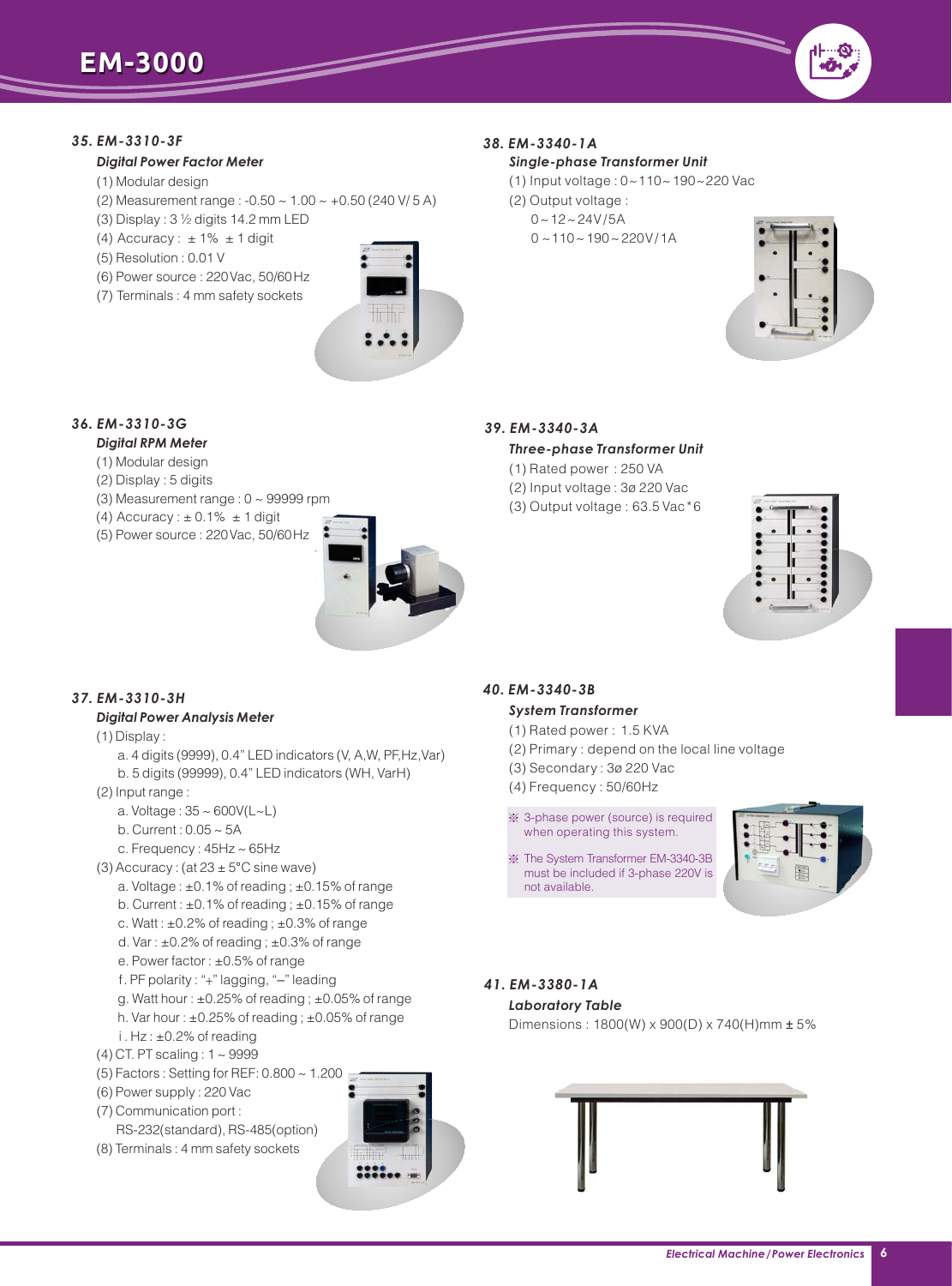#### *42. EM-3380-2A / EM-3380-2B*

#### *Experimental Frame*

- (1) The experimental frames described below are suitable for setting test circuits panel 297mm high for demonstration.
- (2) The experimental frames can be secured to benches back uprights and removed at any time.
- (3) The side pieces consist of rectangular tube steel, 60x30x2mm, protected against corrosion. Horizontal sections contains of anodized aluminum profiles.
- (4) Frames dimension :
- 1800(W) x 730(H) x 250(D)mm ± 5% (EM-3380-2A) 1800(W) x 1060(H) x 250(D)mm ± 5% (EM-3380-2B)



#### *43. EM-3390-1A*

#### *Connecting Lead Holder*

- (1) Mobile type with 5-foot tubular steel base and five casters
- (2) Height :

 1400mm, iron plate suitable with 20 0 connecting leads slots



#### *44. EM-3390-2A*

#### *Coupling*

- (1) Material : Rubber
- (2) Coupling sleeve for mechanical connection between two electrical machines



# *45. EM-3390-2B*

### *Coupling Guard*

- (1) Material : Plate coating
- (2) A guard attachable for contact-proof with electrical machines rotating parts



## *46. EM-3390-2C Shaft End Guard*

- (1) Material : Plate coating
- (2) A guard attachable to avoid contact with electrical machines rotating parts



#### *47. EM-3390-3A*

#### *Connecting Leads Set*

- (1) 4mm safety plugs with leads
- (2) Max. rating current : 19A
- (3) Consists of :

Connecting leads (25cm), Black/White/Blue/Yellow/Red Connecting leads (50cm), Red/Black/Yellow/Blue/White/Green Connecting leads (100cm), Red/Yellow/Blue/White/Green Connecting leads (150cm), Black/White/Blue/Yellow/Red



#### *48. EM-3390-4A Safety Bridging Plugs Set*

- (1) 4mm safety bridge plugs, 19 mm spacing
- (2) Max. rating current : 19 A
- (3) Consists of :

 KCN-419A safety bridge plug KCN-419B safety bridge plug





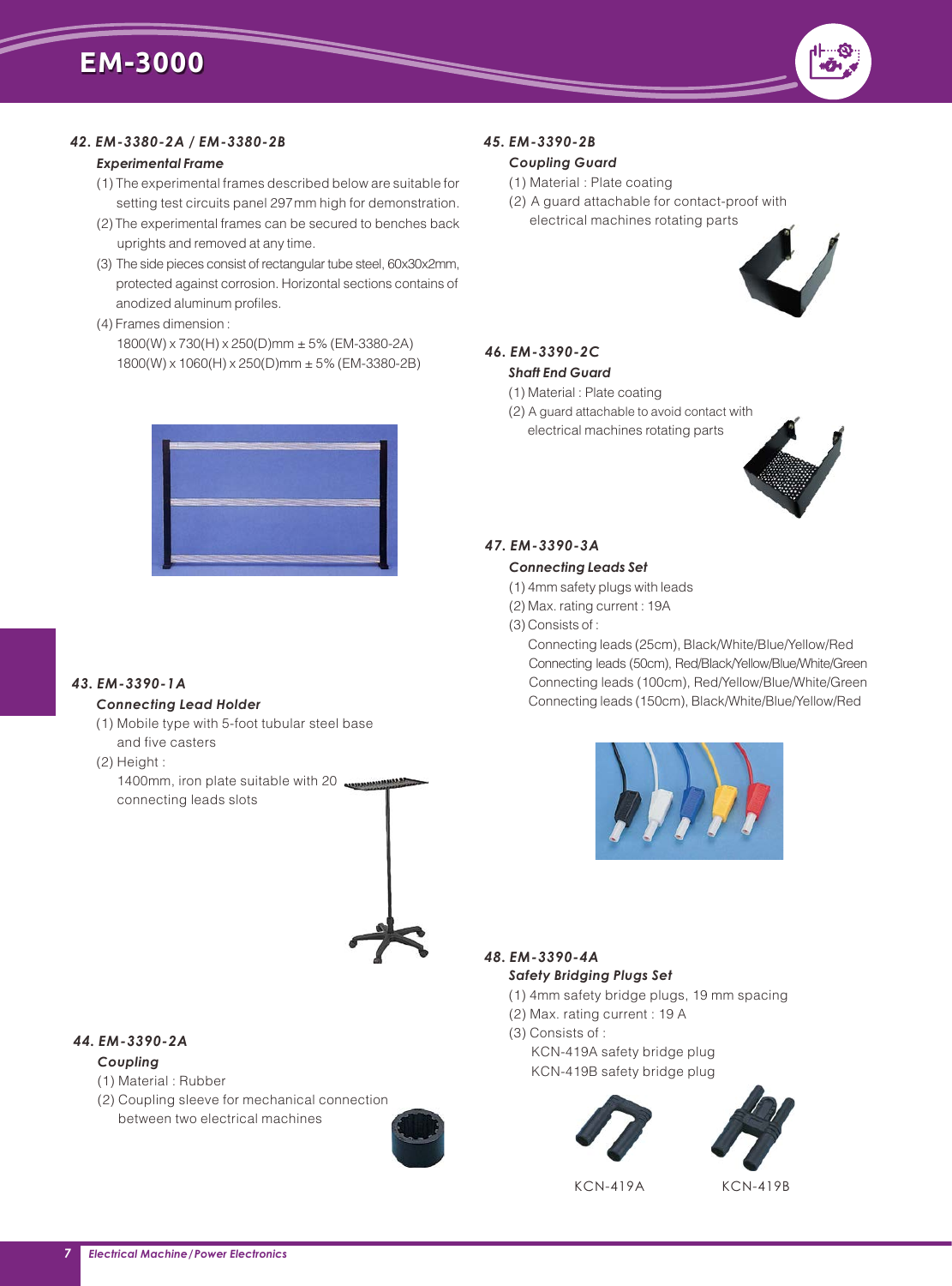# Laboratory Experiments of Electrical Machines

 $\overline{\phantom{a}}$ 

#### **1. Single-Phase Transformer**

- (1) Polarity test
- (2) Turns ratio test
- (3) Open circuit test
- (4) Short circuit test
- (5) Load characteristic tests Resistive load Inductive load Capacitive load

#### **2. Three-Phase Transformer**

Three-phase connections

- Y -Y connection
- Y -∆ connection
- Y -Z connection
- △-Y connection
- △-△connection
- △- Z connection

#### **3. DC Machines**

- (1) DC permanent-magnet motor Connection and motor direction control Torque-speed characteristic
- (2) DC shunt wound motor Connection and motor direction control Torque-speed characteristic Speed control
- (3) DC separately excited generator No load saturation characteristic Load characteristic
- (4) DC shunt wound generator No load characteristic Load characteristic
- (5) DC series wound motor Connection and motor direction control Torque-speed characteristic Speed control
- (6) DC series wound generator Load characteristic
- (7) DC compound wound motor Connection and direction control of DC cumulative-compound wound motor Torque-speed characteristic of DC cumulative-compound wound motor
	- Speed control of DC cumulative-compound wound motor

 Connection and direction control of DC differential compound wound motor

 Torque-speed characteristic of DC differential-compound wound motor

 Speed control of DC differential-compound wound motor

(8) DC compound wound generator

 Load characteristic of DC cumulative-compound wound generator

 Load characteristic of DC differential-compound wound generator

#### **4. Induction Machines**

(1) Single-phase induction motor

 Torque-speed characteristic with split-phase winding starting

 Torque-speed characteristic with capacitor starting and running

- (2) Three-phase squirrel cage induction motor Connection and motor direction control
	- Y-∧ starting
	- PF correction
	- No-load characteristic

Blocked-rotor test

Torque-speed characteristic

- (3) Three-phase rotor winding induction motor Connection and motor direction control Blocked rotor test Torque-speed characteristic
- (4) Three-phase salient pole synchronous motor Connection and motor direction control Excitation characteristic Load characteristic
- (5) Three-phase salient pole synchronous generator Armature resistance measurement No load saturation and short circuit characteristic Load characteristic Excitation characteristic

Remark : System Transformer is provided at extra charge for the area where 3-phase 220V power is not available.